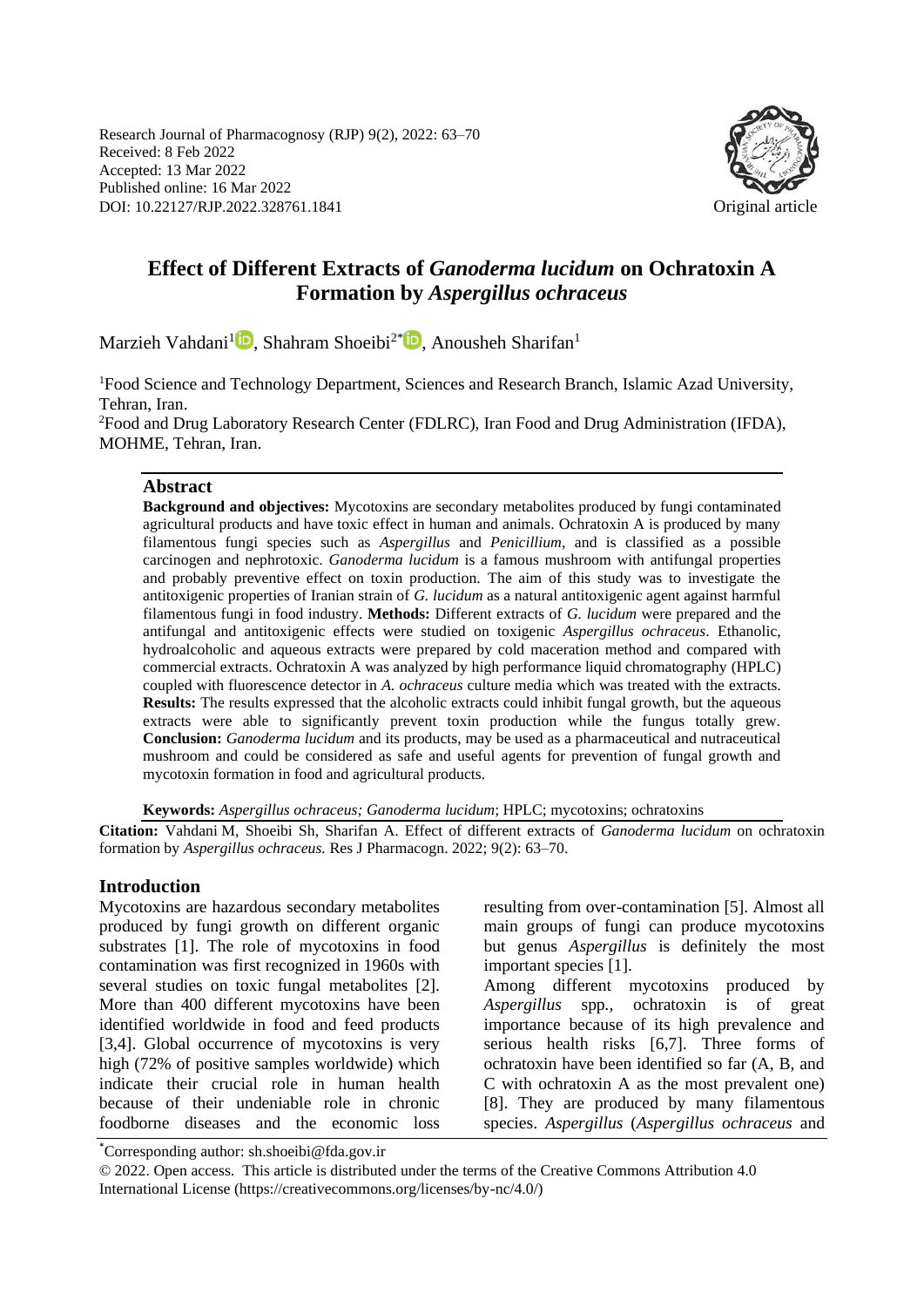*Aspergillus carbonarius*) and *Penicillium* have been classified as possible carcinogens for humans. Also, ochratoxin A nephrotoxic properties have been related to kidney damages [1,9,10]. Several foods such as cereals (maize, wheat, barley, oats and rice), groundnuts [11], meat products, coffee, grape juice, milk, cocoa, spices, dried fruits [12,13], green or black tea [14] and sugarcane [15] are known to be susceptible to ochratoxin contamination.

In the last 20 years, biological methods have been introduced to be efficient and environmentally friendly for detoxification of food products from mycotoxins. Many researchers look for new biological agents such as bacteria, yeasts and fungi as new natural agents for elimination of mycotoxins from food products. The use of nontoxin *Aspergillus* species on agricultural products has gained significant success in reducing mycotoxin contamination. This is because some certain fungi can use their degradation products as a valuable source that helps to the detoxification of mycotoxins [13].

*Ganoderma lucidum* also known as "Reishi' or "Ling Zhi" is a famous mushroom with significant pharmacological and nutraceutical properties [16-18]. In addition, *G. lucidum* has been reported in recent studies as a novel antifungal agent against some well-known fungal species including *Aspergilus sp*., *Fusarium sp*. and *Penicillium sp*. [19,20]. Because of this antifungal property, we conducted an experiment on *Ganoderma* and experimentally tested whether *G. lucidum* can be used as a natural agent for detoxification of food and agricultural products from mycotoxins such as ochratoxin A.

#### **Material and Methods Ethical considerations**

The authors have considered the ethics in research in the present study.

## **Apparatus**

For optical density detection of fungal suspension, UV/Visible Spectrophotometer (Cecil CE 1021, MA, USA) was used at 530 nm.

In addition, HPLC along with fluorescence detector (FLD) was used for analysis of ochratoxin A (Waters e2695 Technologies, Milford/MA, USA). An auto sampler was used as an injection system of HPLC.

A reverse phase LC column  $(C_{18}-150 \text{ mm} \times 4.6)$ mm) with ID 3 µm particles was used (Waters, Milford/MA). Immunoaffinity Columns (IACs) were wide-bore (WB) type that was used for mycotoxins with a total volume of 3 mL and purchased from VICAM (Milford, USA).

### **Chemicals**

Potato dextrose broth (PDB) and yeast extract media (Ibresco, Italy) and sabouraud dextrose agar (SDA) media were purchased from Merck (Germany). Ochratoxin A reference standard was purchased from Sigma-Aldrich Chemical Ltd (St Louis, USA). Tween 80 and normal saline containing 0.9% sodium chloride were used for preparing fungal suspensions. Also, commercial standardized aqueous extract of *G. lucidum* was obtained from Biocan Pharma (North York, Canada) with at least 30% polysaccharide content. Other chemicals such as acetonitrile, acetic acid, toluene, methanol, ethanol 99.8%, phosphate buffer saline (PBS) were obtained from Merck (Germany). Pure water was provided from a milli-Q system (Millipore, USA).

All prepared solvents that were used for high performance liquid chromatography (HPLC) analysis were bought as analytical grade from Merck (Germany).

### *Ganoderma lucidum*

The dried fruiting bodies of *G. lucidum* were obtained from Sarin Fam Company (product no. AS-12) originated from Waz forest, Chamestan, Noor city, Mazandaran Province, Iran.

### **Preparation of the extracts**

Cold maceration method was used for preparation of *G. lucidum* extracts. Ten g of dried powdered *G. lucidum* fruiting bodies was weighed. Next, 200 mL of each solvent (sterile distilled water, ethanol 99.8%, ethanol/water 60:40) was poured into a 500 mL screw cap bottle covered by an aluminum foil. The ethanolic and hydroalcoholic extracts were remained at room temperature for two weeks. The two abovementioned extracts were regularly shaken by hand and checked for any possible cross-contamination detected by naked eye. Then, extracts were filtered twice through Whatman filter No. 1.

The aqueous extract was shaken for 24 h at 150 rpm by an orbital shaker and then it was filtered twice by a Whatman paper filter No.1 and was kept at 4 °C for additional tests. Also, the hydroalcoholic and ethanolic extracts were concentrated by rotary evaporator close to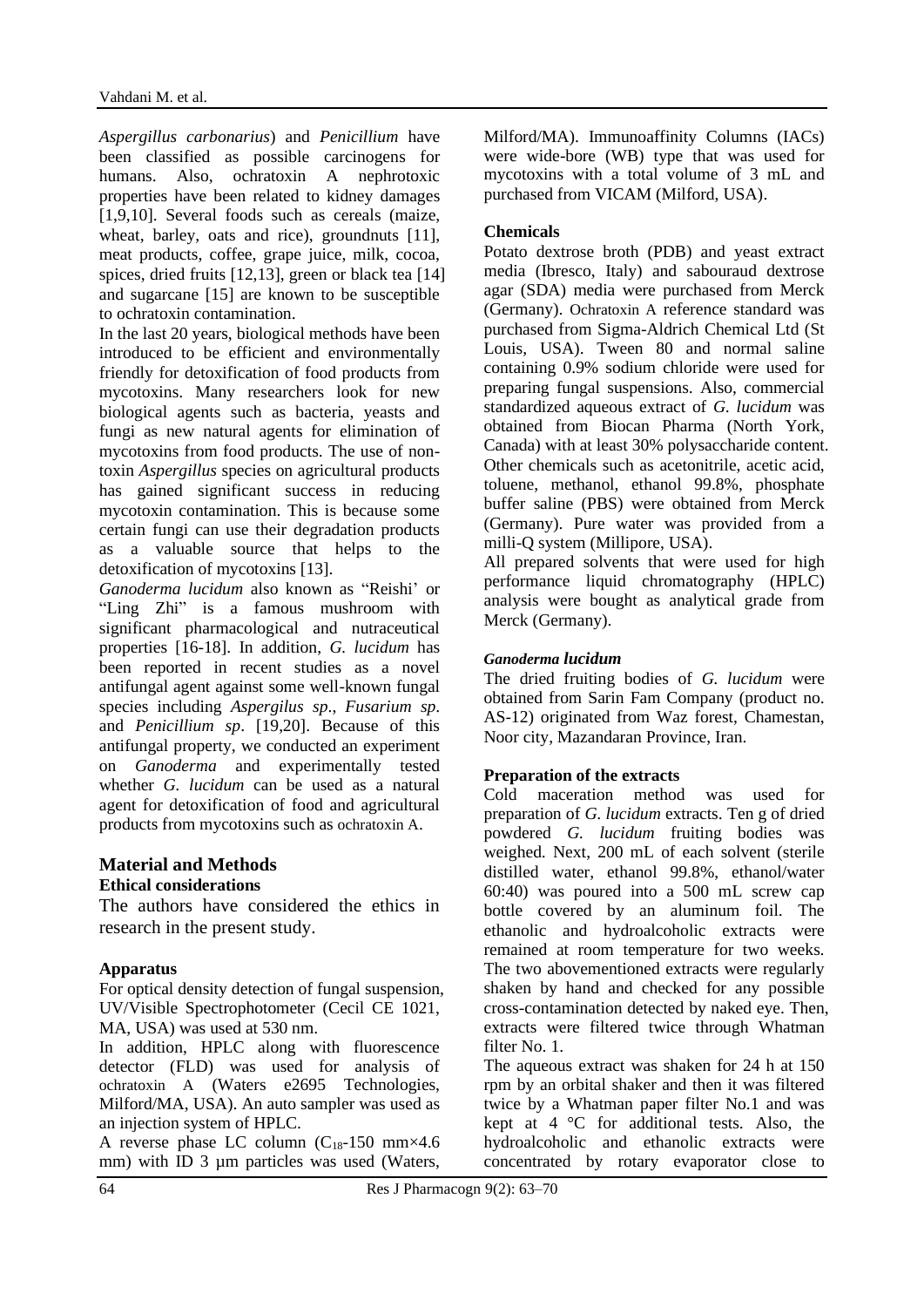dryness at a controlled temperature (40 °C). Then, the concentrated extract was dissolved in dimethyl sulphoxide (DMSO) to achieve desired concentrations [21].

#### **Preparation of** *Aspergillus ochraceus* **strain**

Toxigenic *A. ochraceus* fungal strain was purchased from Pasteur Institute of Iran (PFCC no. 401-10). The fungus was then sub-cultured for 7 days on SDA medium at 30 °C.

Then, the colonies were covered with sterile solution (100 mL saline normal  $+$  10  $\mu$ L tween 80) and were probed with a transfer pipette for preparing the suspensions. Next, the mixtures were transferred to a sterile tube and were settled for 3 to 5 min. Afterwards, the supernatant was added to a sterile tube and mixed for 15 s with a vortex [22]. The spectrophotometric method was used for measuring OD of microbial suspension. The OD for the genus *Aspergillus* was adjusted as 0.09-0.13 [22]. The final concentration was  $1.2\times10^6$  spore/mL.

### **Toxigenic assays**

#### **Preparation of concentrations**

All extracts were filtered by 0.45 micron syringe filter and were then diluted in order to make 5 desired concentrations (5, 4, 3, 2, 1 mg/mL).

#### **Preparation of test tubes**

The tubes were prepared for minimum inhibitory concentration (MIC) assay and ochratoxin A analysis according to Table 1.

As it is shown in Table 1, culture media (PDB) fortified by yeast extract was added to the test tubes and the ethanolic, hydroalcoholic and aqueous extracts with desired concentration, and 1 mL *A. ochraceus* suspension were added to achieve 10 mL final volume for all tubes. Each concentration was inoculated in triplicate into a 15 mL falcon tube. The positive (culture medium with fungal suspension) and negative control (culture media) as were prepared in triplicate. The tubes were incubated with 25-30 °C for two weeks.

### **MIC assay**

MIC testing method was adopted with visual observation which is applied for *A. ochraceus*.

#### **Ochratoxin A analysis**

After two weeks, the tubes containing *A.* 

*ochraceus* and probably produced ochratoxin A were extracted by IACs and were ready for detection by HPLC-FLD.

The isocratic mobile phase in the experiment contained deionized water (102 mL), acetonitrile  $(96 \text{ mL})$ , and acetic acid  $(2 \text{ mL})$   $(51:48:1)$  with a flow rate of 1 mL/min and the column was set at room temperature. Ochratoxin A stock standard solution was prepared at a concentration of 200 µg/mL in toluene-acetic acid (99:1) and secondary standard was prepared at a concentration of 10 µg/mL that was confirmed by ultraviolet (UV) spectrophotometry. The intermediate standard used as calibration curve was prepared with a concentration of 1 ug/mL for ochratoxin A in toluene-acetic acid (9:1). Standard calibration curves were prepared in concentrations of 0.25, 0.5, 1, 2, 2.5, 5, 10 and 15 ng/mL for ochratoxin A in methanol-water-acetic acid (30:70:1). Samples were prepared based on instruction of AOAC Official Methods (999.07) [23] with some minor modifications [24]. Ochratoxin A was extracted from the sample (10 mL) by 50 mL acetonitrile/water (60:40).

The mixture was shaken for 30 min (Heidolph, Germany) and filtered through glass microfiber filter (1.5 µm). Next, 6 mL of extract was mixed with 34 mL of deionized water. Then IAC conditioned with 10 mL of PBS before used, after that, 10 mL of diluted extract was passed the IAC. In the following step, the column was washed twice with 0.5 methanol and collected in a vial and collected in a vial. Fifty μL of the contents of the vial were injected into the HPLC device and were determined by reversed-phase liquid chromatography with fluorescence detector at excitation 333 nm and emission 460 nm. The amount of octratoxin A was determined after calculating the area under the curve. The injection of each standard and each sample was repeated three times.

### **Statistical analysis**

The anti-toxigenic properties of the studied extracts tests were presented as mean±SD of three replications. The findings were statistically compared between the control group and the extracted solvents groups by one-way ANOVA. Statistical significance p-level was selected at 5% significance.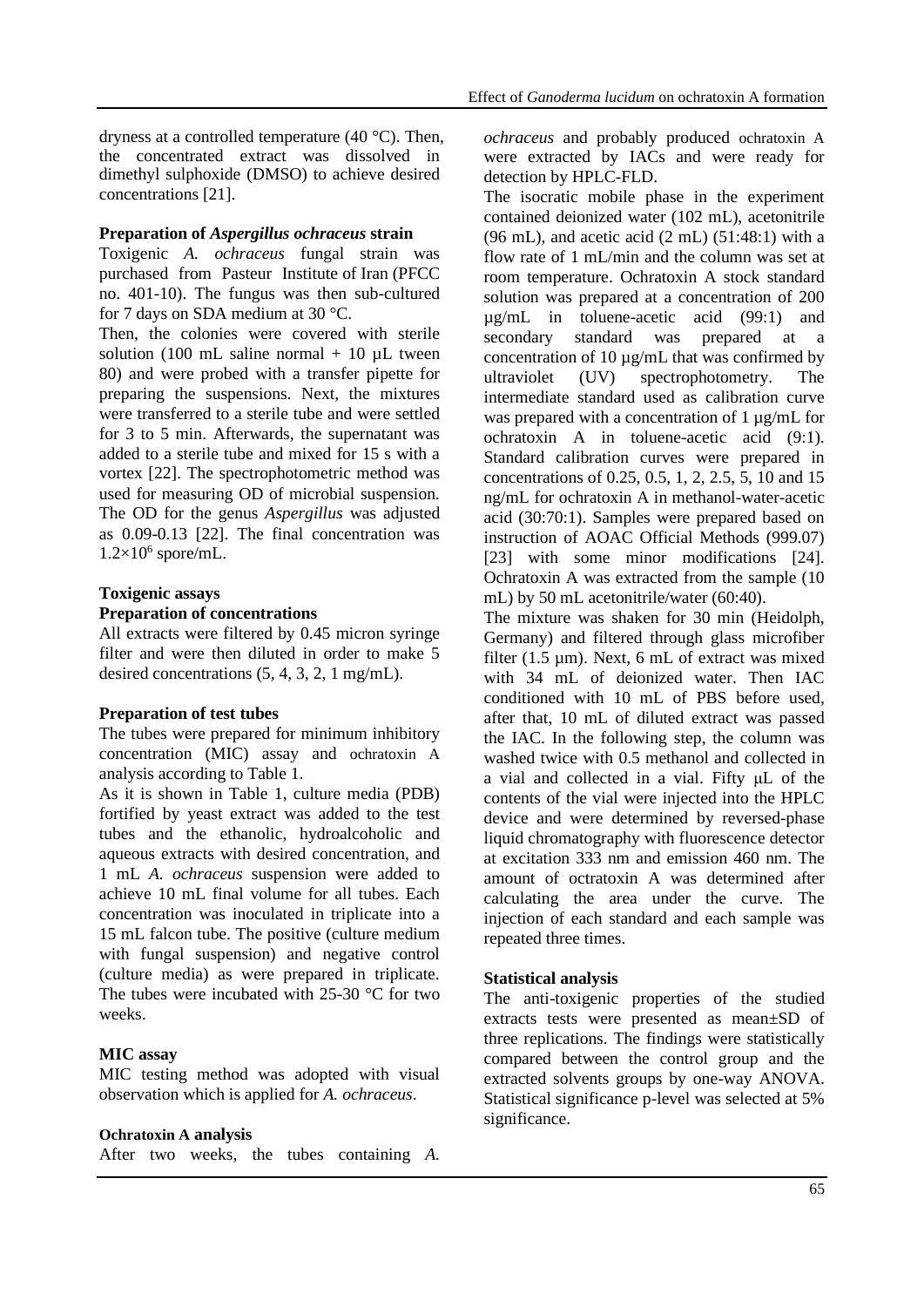| Table 1. Preparation of the extract concentrations for <i>Aspergillus ochraceus</i> growth and toxin formation |                                   |                           |                                  |                   |
|----------------------------------------------------------------------------------------------------------------|-----------------------------------|---------------------------|----------------------------------|-------------------|
| Concentration (mg/mL)                                                                                          | $PDB+0.5\%$ yeast extract<br>(mL) | Extract, 50 mg/mL<br>(mL) | <b>Fungal suspension</b><br>(mL) | Final volume (mL) |
|                                                                                                                |                                   |                           |                                  |                   |
|                                                                                                                |                                   |                           |                                  |                   |
|                                                                                                                |                                   |                           |                                  |                   |
|                                                                                                                |                                   |                           |                                  |                   |
|                                                                                                                |                                   |                           |                                  |                   |

Vahdani M. et al.

## **Results and Discussion**

Growth of *A. ochraceous* was observed for all extracts specially for the aqueous and commercial extracts at all concentrations (1 to 5 mg/mL). Meanwhile, ethanolic and hydroalcoholic extracts at concentrations of 2 and 4 mg/mL were determined regarding  $MIC<sub>50</sub>$ , respectively. Due to the fact that fungal growth was observed in all Falcon tubes, all tubes were analyzed to measure ochratoxin A to observe the prevention of toxin production.

Figure 1 shows the standard chromatogram of ochratoxin A at a concentration of 0.5 ng/mL, the chromatogram of ochratoxin A in a control sample (middle) and the chromatogram of a sample of ochratoxin A from the commercial extract of *G. lucidum* strain at the concentration of 2 ng/mL. The retention time of the standard ochratoxin A chromatogram was approximately 10.2 minutes.

Different concentrations of standard ochratoxin A solution were injected into the HPLC to prepare a calibration curve according to the described contents (15-0.25 ng/mL). The correlation coefficient and its linearity indicate the accuracy of the analysis according to the following equation:

### $y= 18323x - 1341.7$ ,  $R^2 = 0.9998$

The preventive effect of ochratoxin A production by different extracts of *G. lucidum* is shown in Figure 2. The percentage of reduction in toxin production for ethanolic, hydroalcoholic, commercial and aqueous extracts was 13-34%, 14-28%, 46-56% and 36-43%, respectively. In presence of the commercial strain extract the fungi totally grew but the toxin formation was significantly prevented in comparison with the control tube. Also, among other extracts, the aqueous one could reduce the toxin production rather than ethanolic and hydroalcoholic extract. The toxin formation of both alcoholic extracts in comparison with control was not statistically significant difference. All tested extracts were compared with the control that was the growth media of the fungi.

*Ganoderma lucidum* has shown antifungal effect in various articles that have been reviewed, but so far, no published article studied the inhibitory properties of *G. lucidum* for the production of ochratoxin A by the fungal species *A. ochraceous* in the presence of *Ganoderma* extracts. The extract may have different compositions depending on the type of extraction solvent. This difference was investigated according to the solvent used to inhibit the production of ochratoxin A.

Based on the results, it was observed that standard commercial aqueous extract showed a more significant effect in preventing the production of ochratoxin A than other *G. lucidum* extracts. The commercial powder is standardized based on its polysaccharide content. The polysaccharides may play an important role in preventive effect of toxin formation and could suppress the ochratoxin A production by *A. ochraceus*. Also, in comparison with the aqueous extracts from *G. lucidum*, it was observed that the effect of reducing toxin production was more significant than alcoholic and hydroalcoholic extracts.

Very few research has been done on the effect of *G. lucidum* extracts on the growth of *A. ochraceous*, but the results of a same research suggest that *G. lucidum* extracts can be harmful for growth of this fungus. For example, Heleno et al. [20] in the study of *G. lucidum* extracts obtained a MIC value of 0.75 mg/mL. Or in a study by Stojkovic et al. [25], the MIC values obtained for the methanolic extract of *G. lucidum* against *A. ochraceous* for fungal species collected from Serbia and China were 0.15 and 0.10 mg/mL, respectively. The results of comparing the present study with abovementioned studies show a significant difference between the MIC values obtained for ethanolic, hydroalcoholic and aqueous extracts. This difference in results can be attributed to several factors. The first factor can be the fungal species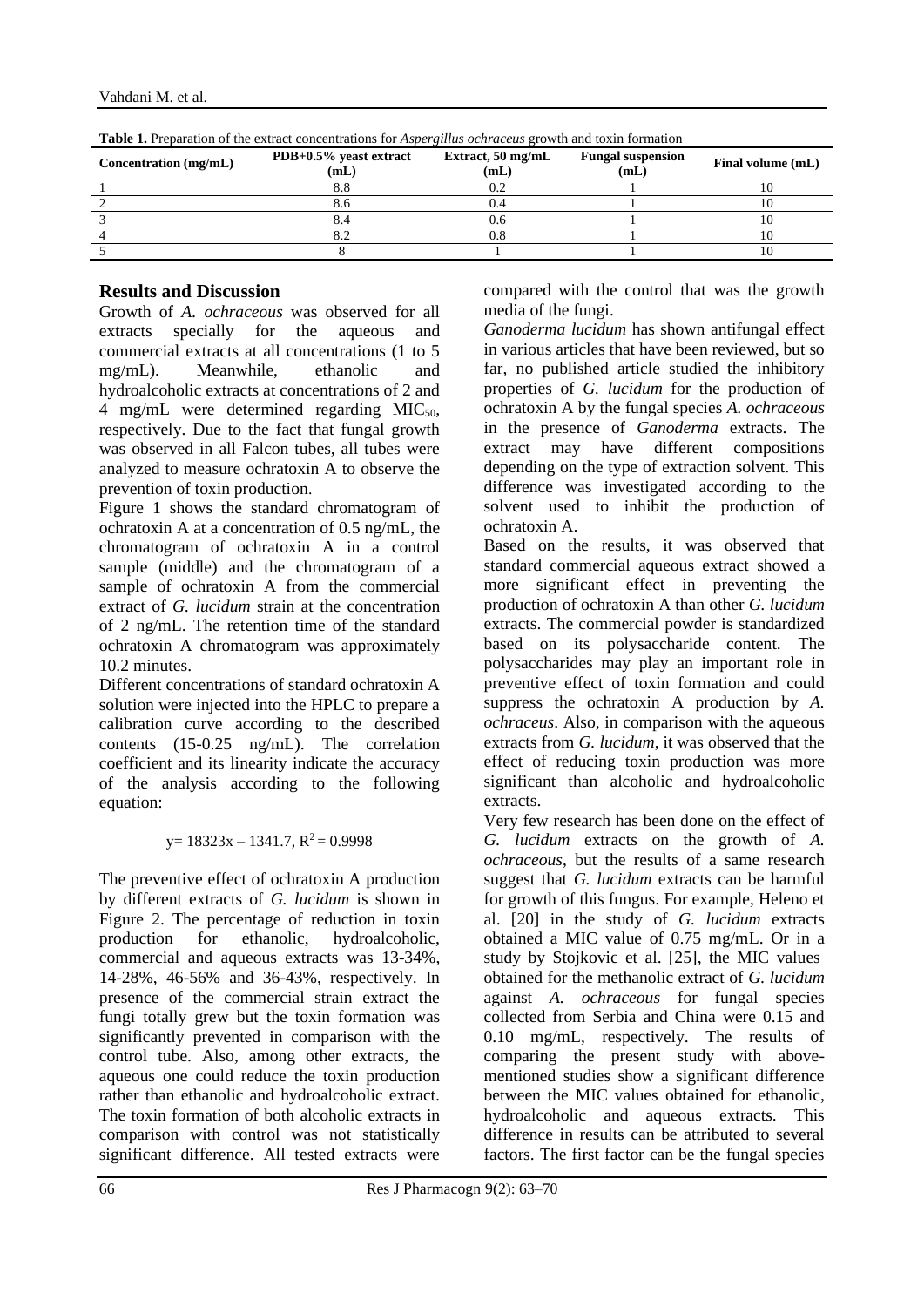used, so that according to the study of Stojkovic et al. [25], extracts from different origins get different MIC results. Another reason can be attributed to the method used for the experiment; *G. lucidum* extracts in the two above-mentioned studies were obtained by powdering and drying the *G. lucidum* fungus, while in the present study, the extracts were not dried and prepared from

concentrated extracts and also aqueous extract was used directly after filtering. Regarding the fact that the standard commercial aqueous extract in the form of lyophilized powder was more suitable in preventing the production of toxins, it can be attributed to its more effective compounds, that prevent the production of toxins.



**Figure 1.** HPLC of chromatograms of ochratoxin A standard (0.5 ng/mL), control, treated with commercial extract of *Ganoderma lucidum*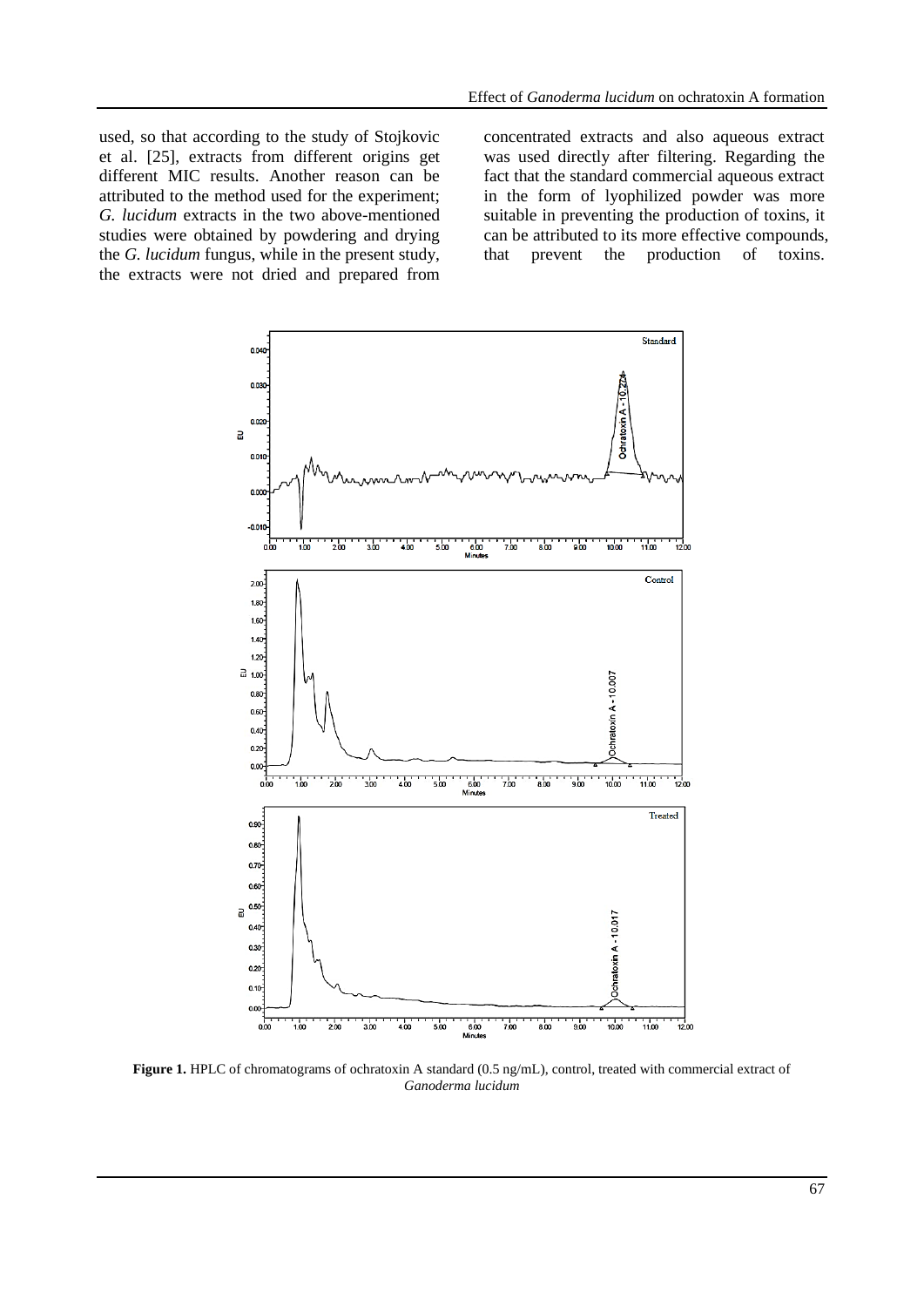

**Figure 2.** Ochratoxin A production in the presence of different extracts of *Ganoderma lucidum* in concentrations of 1 to 5 mg/mL  $(p<0.05)$ 

Based on the findings of this study, it can be concluded that alcoholic extracts like ethanolic extract contain compounds that can prevent the growth of fungi, but these compounds have no effect on biochemical pathways of toxin formation and cannot have a positive effect on reducing the production of ochratoxin A by toxic species of *A. ochraceous*. Conversely, compounds derived from aqueous extracts are not able to inhibit the growth of the fungus, but can interfere with the mechanism of toxin production by the fungus *A. ochraceous* and prevent the formation of ochratoxin A [26]. Therefore, a direct relationship between inhibition of fungal growth and production of toxins by the studied *Ganoderma* extracts cannot be expected.

Another reason for more promising results of aqueous extracts of *G. lucidum* against the production of ochratoxin A in comparison with alcoholic and hydroalcoholic extracts is the type of solvent used for extraction. It is well known that polysaccharides are one of the most important bioactive compounds found in *G. lucidum* [17]. Polysaccharides are long chains of carbohydrate molecules, with significant inhibitory activity against ochratoxin A production [27]. On the other hand, water has a strong polarity that makes it a proper candidate for efficient extraction of bioactive compounds in *G. lucidum*. Therefore, water is well suited for the extraction, purification and isolation of polysaccharides which makes the aqueous extract a good medium for inhibition of ochratoxin A production by harmful fungi such as *Aspergillus*  species compared to ethanolic extracts [28]. Also, the effect of hydroalcoholic extract was

better than alcoholic extract in preventing the production of toxins, although no significant difference was observed between the results. Due to the fact that hydroalcoholic extracts have a higher amount of alcoholic phase than the aqueous phase (60 to 40), it can be assumed that a small amount of water-soluble compounds entered this extract. In our study, there was no significant difference between the used concentrations (1-5 mg/mL) but may be in the higher or lower concentrations a rational relationship could be found between the studied concentrations and toxin formation.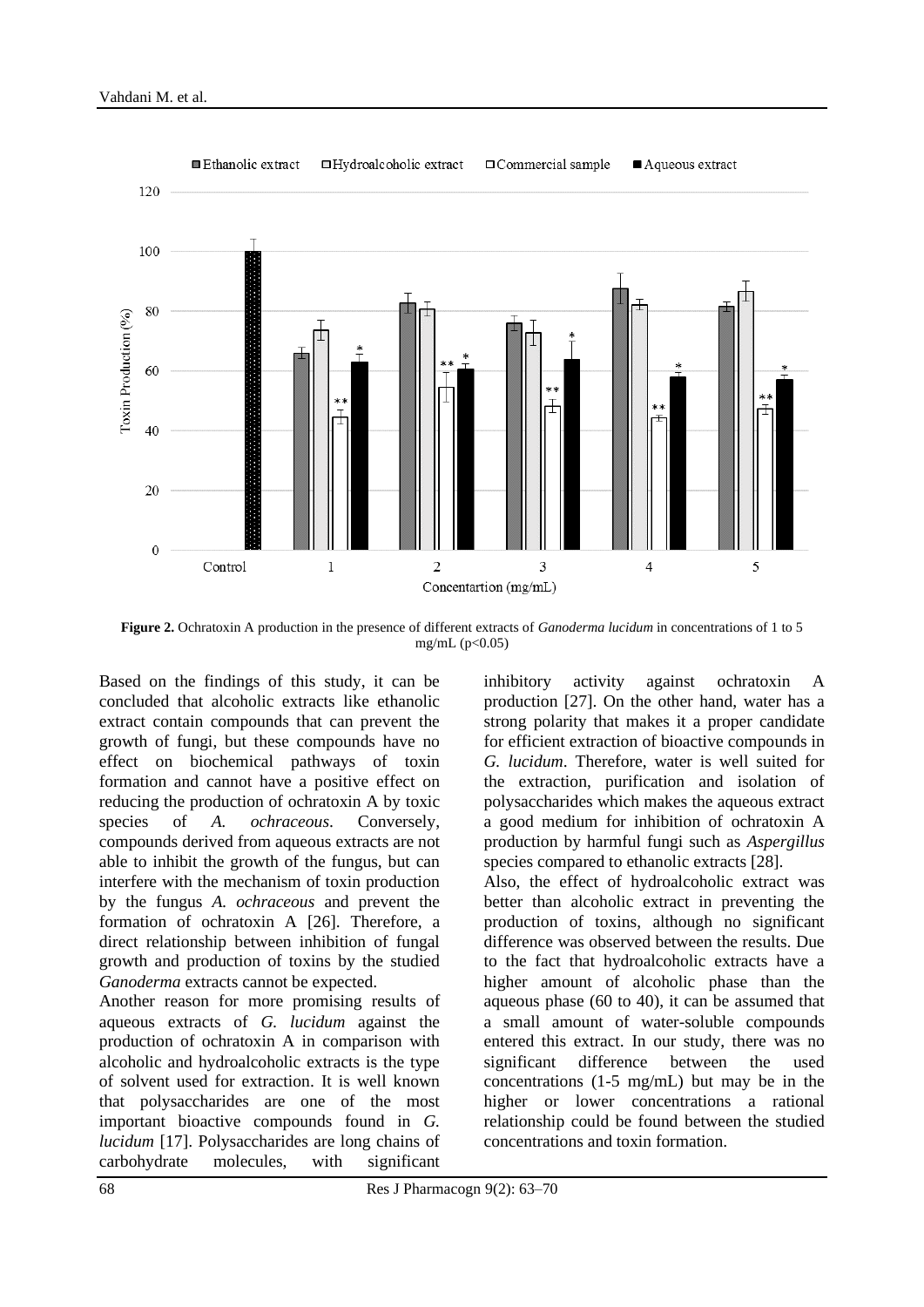## **Conclusion**

*Ganoderma lucidum* as a fungus with medicinal and therapeutic applications has long been studied for its therapeutic and pharmacological effects and its antifungal and antibacterial effects have been proven and published in various articles. The fact that this fungus with aqueous extracts can be effective in preventing the production of mycotoxins such as ochratoxin A, which is one of the most important contaminants in food products, can be a good strategy to use *Ganoderma* derivatives to prevent fungal contamination or toxin formation in food products.

## **Acknowledgments**

The authors would like to appreciate Dr. MR Asef Shayan and Dr. Mahdi Vazirian for supporting in preparation of the *G. lucidum* and its commercial product as well as their scientific comments.

## **Author contributions**

Shahram Shoeibi and Marzieh Vahdani were involved in study concept and design; Shahram Shoeibi and Anousheh Sharifan performed analysis and interpretation of data and statistical analysis; Marzieh Vahdani participated in drafting the manuscript; Shahram Shoeibi provided critical revision of the manuscript for important intellectual content.

## **Declaration of interest**

The authors declare that there is no conflict of interest. The authors alone are responsible for the accuracy and integrity of the paper content.

## **References**

- [1] Ayofemi Olalekan Adeyeye S. Aflatoxigenic fungi and mycotoxins in food: a review. *Crit Rev Food Sci Nutr*. 2020; 60(5): 709–721.
- [2] Logrieco A, Battilani P, Leggieri MC, Jiang Y, Haesaert G, Lanubile A, Mahuku G, Mesterhazy A, Ortega-Beltran A, Pasti M, Smeu I, Torres A, Xu J, Munkvold G. Perspectives on global mycotoxin issues and management from the MycoKey Maize Working Group. *Plant Dis.* 2021; 105(3): 525–537.
- [3] Palumbo R, Crisci A, Venâncio A, Cortiñas Abrahantes J, Dorne JL, Battilani P, Toscano P. Occurrence and co-occurrence of mycotoxins in cereal-based feed and

food. *Microorganisms*. 2020; 8(1): 1–17.

- [4] Van den Brand AD, Bulder AS. An overview of mycotoxins relevant for the food and feed supply chain: using a novel literature screening method. Netherlands: RIVM official reports, 2020.
- [5] Camardo Leggieri M, Giorni P, Pietri A, Battilani P. *Aspergillus flavus* and *Fusarium verticillioides* interaction: modeling the impact on mycotoxin production. *Front Microbiol*. 2019; 10: 1–10.
- [6] Abarca ML, Accensi F, Bragulat MR, Cabañes FJ. Current importance of ochratoxin A–producing *Aspergillus* spp. *J Food Prot*. 2001; 64(6): 903–906.
- [7] Ali BH, Hasan MS, Ibrahim ZY, Owain MS. Mycotoxins, detection and prevention, a review. *Int J Pharm Res*. 2020; 12(1): 1001– 1010.
- [8] Schaarschmidt S, Fauhl-Hassek C. The fate of mycotoxins during secondary food processing of maize for human consumption. *Compr Rev Food Sci Food Saf*. 2021; 20(1): 91–148.
- [9] El Khoury A, Atoui A. Ochratoxin a: general overview and actual molecular status. *Toxins*. 2010; 2(4): 461–493.
- [10] Onyedum SC, Adefolalu FS, Muhammad HL, Apeh DO, Agada MS, Imienwanrin MR, Makun HA. Occurrence of major mycotoxins and their dietary exposure in North-Central Nigeria staples. *Sci Afr*. 2020; 7: 1–9.
- [11] Battilani P, Palumbo R, Giorni P, Dall'Asta C, Dellafiora L, Gkrillas A, Toscano P, Crisci A, Brera C, De Santis B, Rosanna Cammarano R, Della Seta M, Campbell K, Elliot C, Venancio A, Lima N, Goncalves A, Terciolo C, Oswald IP. Mycotoxin mixtures in food and feed: holistic, innovative, flexible risk assessment modelling approach: MYCHIF. *EFSA Support Publ*. 2020; 17(1): 1–158.
- [12] Erceg S, Mateo EM, Zipancic I, Rodríguez Jiménez FJ, Pérez Aragó MA, Jiménez M, [Miguel Soria](https://www.ncbi.nlm.nih.gov/pubmed/?term=Soria%20JM%5BAuthor%5D&cauthor=true&cauthor_uid=30974856) J, Garcia-Esparza M. Assessment of toxic effects of ochratoxin A in human embryonic stem cells. *Toxins*. 2019; 11(4): 1–11.
- [13] Agriopoulou S, Stamatelopoulou E, Varzakas T. Advances in occurrence, importance, and mycotoxin control strategies: prevention and detoxification in foods. *Foods*. 2020; 9(2): 1–48.